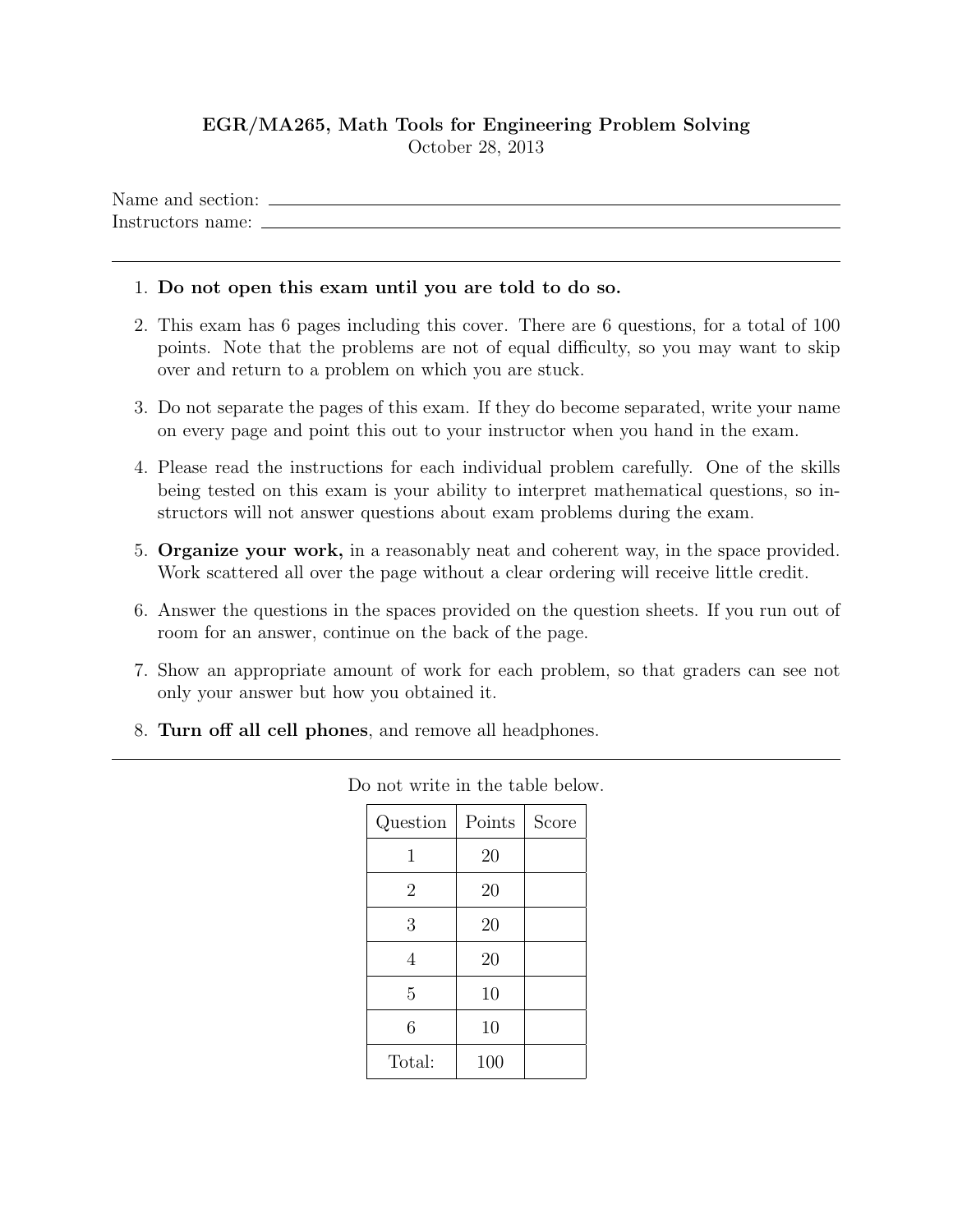1. [20 points] Solve the initial value problem

$$
y'' - 6y' + 10y = 0, \quad y(0) = -1, \quad y'(0) = 1.
$$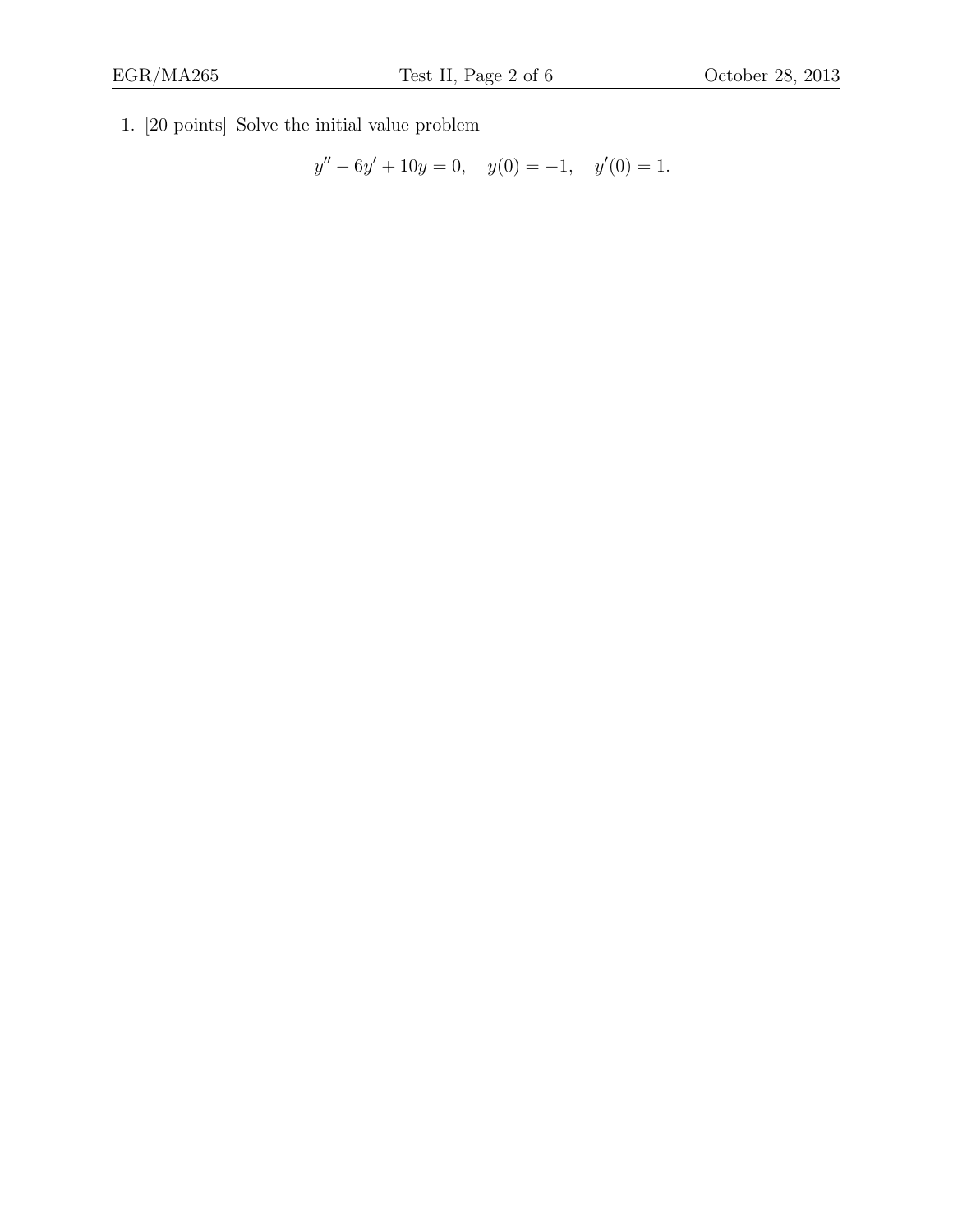2. [20 points] Find the general solution of

$$
y'' - 2y' + y = x - 1.
$$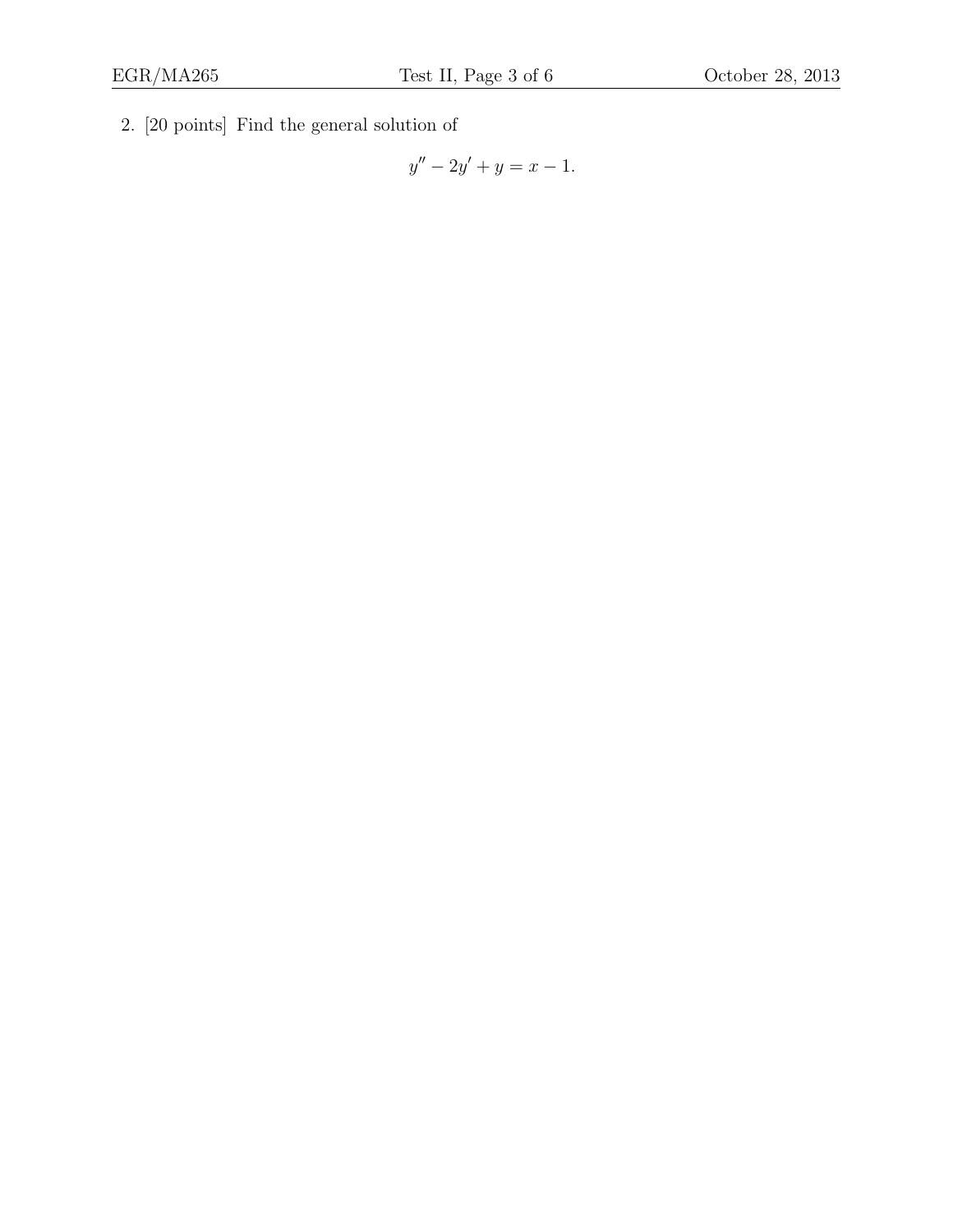3. [20 points] Find the general solution of

 $y'' - 5y' = 2e^{-3x}.$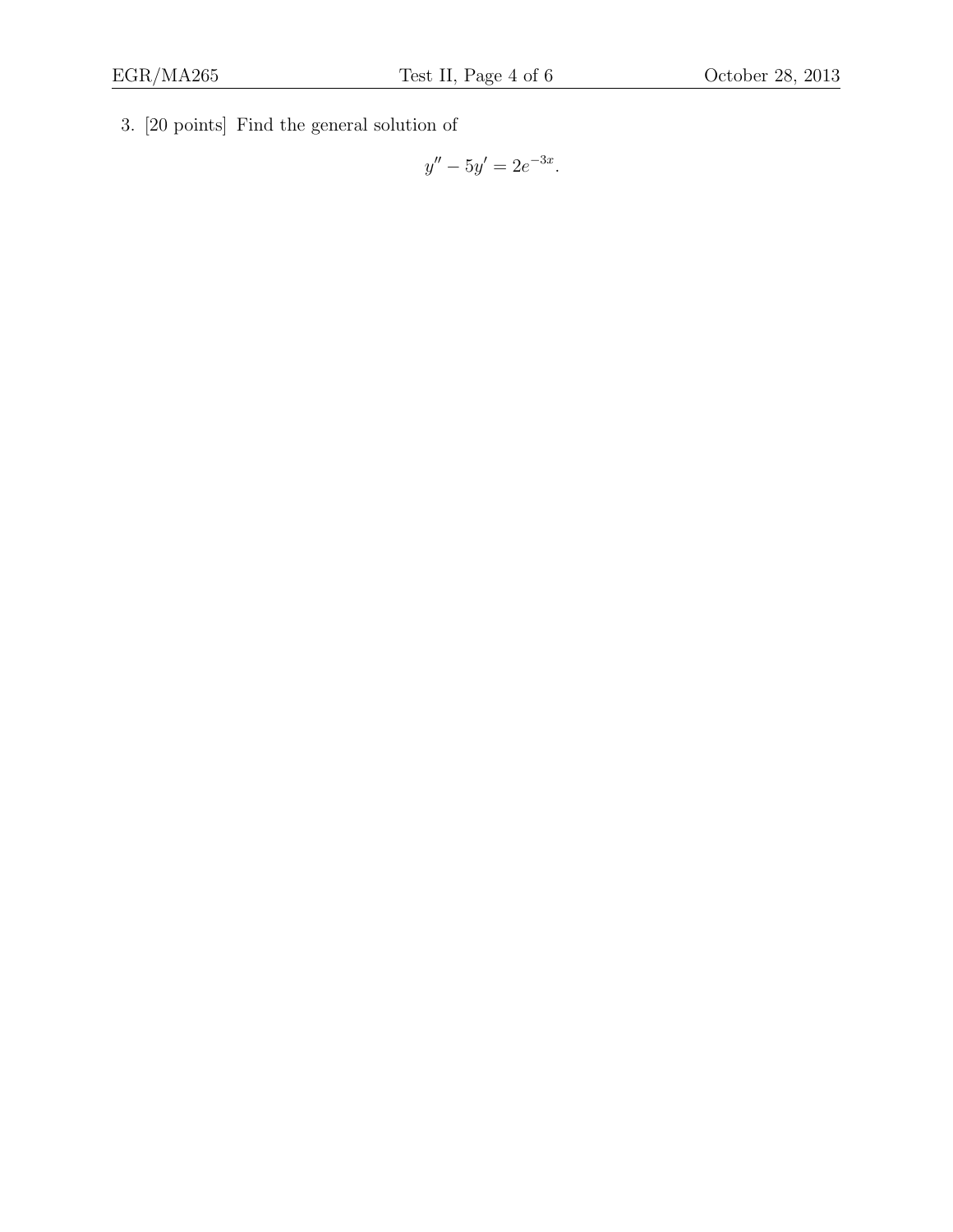- 4. [20 points] A mass of 10 kilograms stretches an undamped spring by 1 meter and 9 centimeters.
	- (a) Find the value of the spring constant k assuming the **gravity constant**  $g =$  $9.81 \mathrm{m/sec^2}.$
	- (b) Find the angular frequency  $\omega$  of free oscillations of the spring/mass-system.
	- (c) Find the equation of motion if the mass is released from the equilibrium position at an upwards velocity of  $2m/sec$ . Assume here that the positive x-direction is oriented downwards.
	- (d) Find the first positive time at which the weight returns to the equilibrium position.